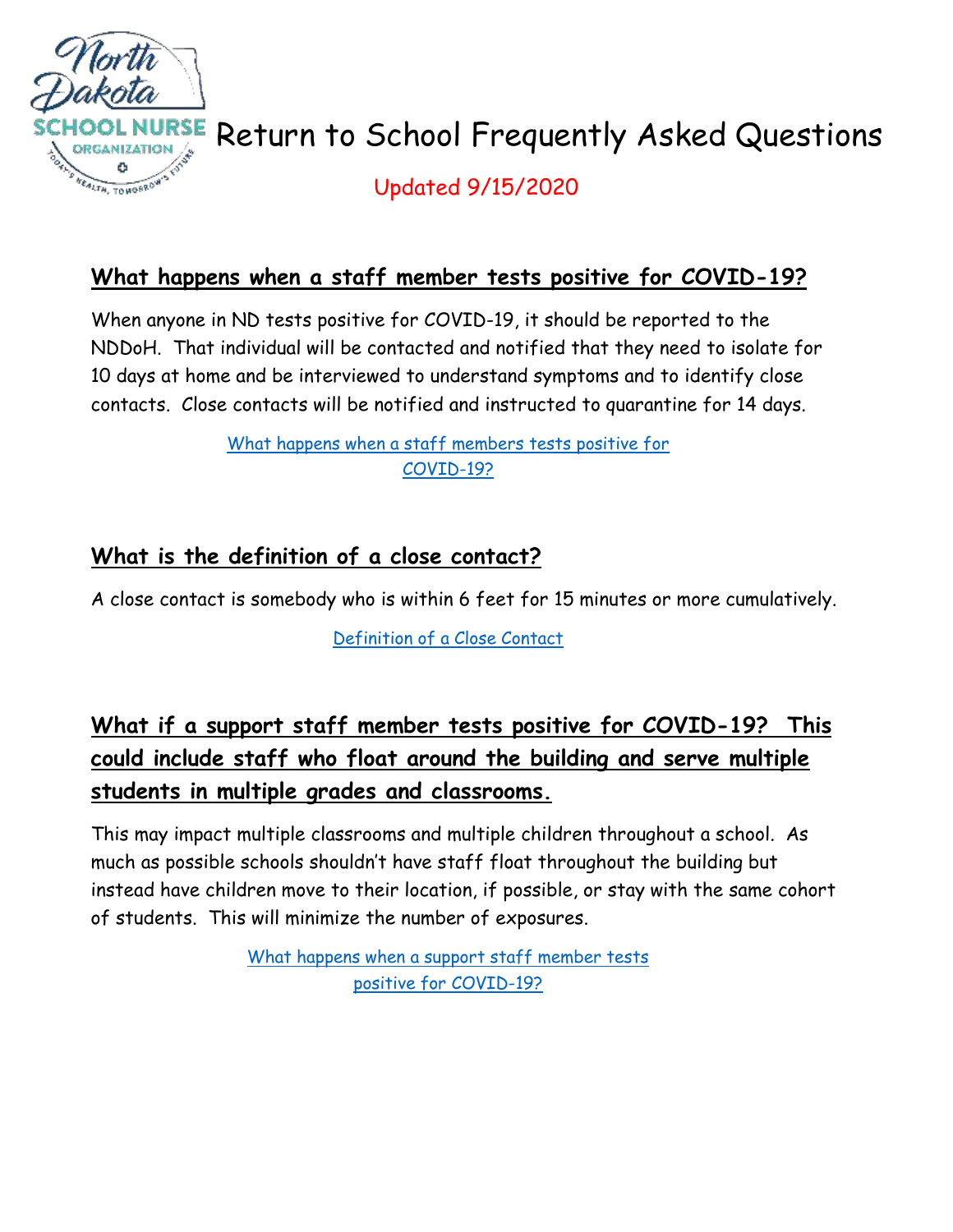### **What is the pod recommendation from the NDDoH?**

As much as possible, students should be kept in smaller groups. Cohorts or pods are recommended for schools because it will reduce the number of close contacts.

[Definition of Pods/Cohorts](https://www.youtube.com/watch?v=Z6EiAhg55NM)

### **What happens if a student tests positive for COVID-19?**

A positive COVID-19 test on a student will be reported to the NDDoH and the case will be investigated to determine close contacts. The NDDoH will follow up with the school to help determine this. The student will isolate at home for 10 days and close contacts will quarantine at home for 14 days.

> [What happens when a student tests positive for](https://www.youtube.com/watch?v=hXyrTWj2VhE)  [COVID-19?](https://www.youtube.com/watch?v=hXyrTWj2VhE)

# **What is the difference between the 14 day quarantine and the 10 day isolation period?**

Positive cases of COVID-19 need to isolate at home for 10 days because that is the length of time that an individual is contagious and can pass on the virus. Close contacts of positive cases need to quarantine at home for 14 days because that is the incubation period or the length time it takes for an individual to test positive or contract the virus.

> [What is the difference between a 14 day quarantine](https://www.youtube.com/watch?v=LIXKJOJ8uQU)  [and a 10 day isolation period?](https://www.youtube.com/watch?v=LIXKJOJ8uQU)

#### **What happens when a parent or sibling test positive for COVID-19?**

Because household contacts are continuously exposed, household contacts will have to stay home for the case's 10 day isolation period plus their 14 day quarantine period because there is the potential that the contact could still be exposed on day 10 of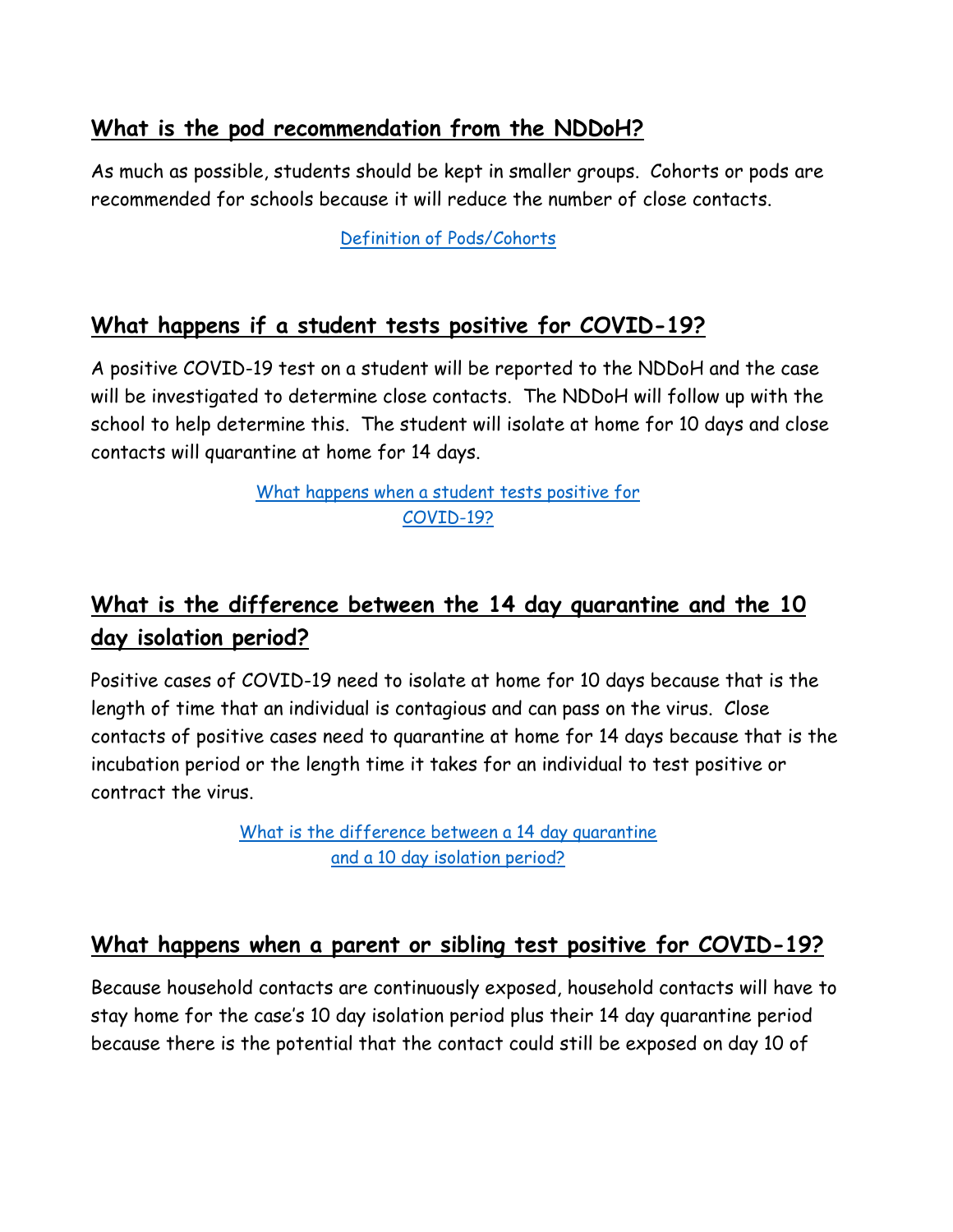the case's isolation period and still have 14 days where they could potentially test positive for COVID-19.

> [What happens when a parent or sibling test positive for](https://www.youtube.com/watch?v=D932UoIMBQ8)  [COVID-19?](https://www.youtube.com/watch?v=D932UoIMBQ8)

#### **Should close contacts be tested for COVID-19?**

It is recommended that all close contacts be tested 7-10 days after an exposure. If you are tested before that 7-10 day period you may be a false negative.

[Should close contacts be tested for COVID-19?](https://www.youtube.com/watch?v=_v2g5wJ7oOs)

#### **Does a close contact of a close contact need to quarantine?**

A close contact of a close contact does not need to quarantine.

Does a close contact of [a close contact need to](https://www.youtube.com/watch?v=lnd-Qr-NmYA)  [quarantine?](https://www.youtube.com/watch?v=lnd-Qr-NmYA)

#### **Does a mask policy change the need for quarantine?**

Masks have been shown to decrease transmission of COVID-19 by 33% so they will have an impact on the number of cases. Because this percentage isn't 100%, even if masks are being worn, close contacts are still recommended to quarantine for 14 days following an exposure.

[Does a mask policy change the need for quarantine?](https://www.youtube.com/watch?v=q8Z8a2piW-0)

**If someone who is quarantined tests negative for COVID-19, can they return to school before the 14 day quarantine period is complete?**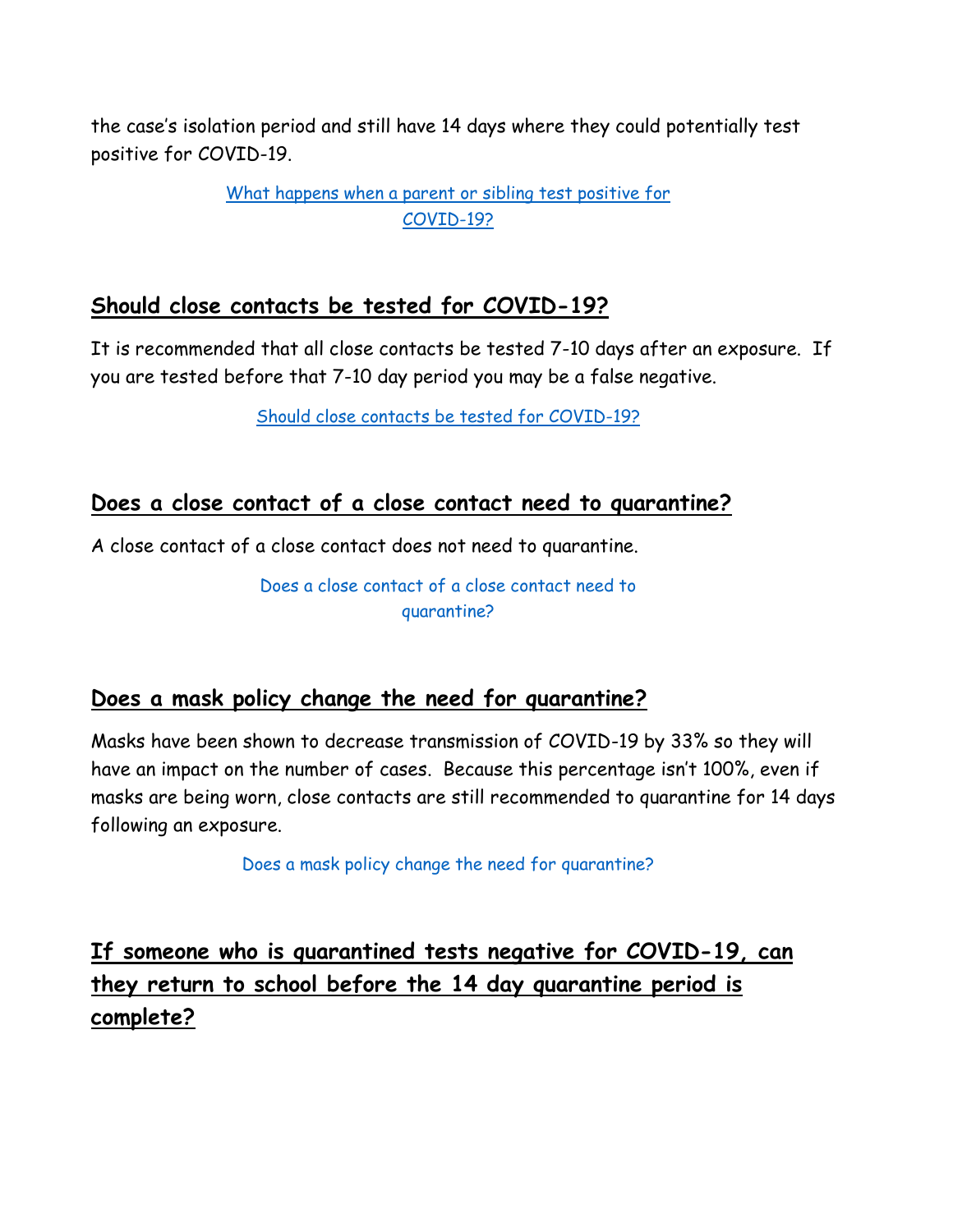All close contacts are recommended to be tested for COVID-19 7-10 days after exposure. Even if an individual tests negative at this time, he or she still needs to complete the 14 day quarantine because it can take up to 14 days to be positive.

> [If somebody who is quarantined tests negative, do they](https://www.youtube.com/watch?v=d3msiI5C9SE)  [need to complete the 14 day quarantine?](https://www.youtube.com/watch?v=d3msiI5C9SE)

# **If you are asymptomatic and not a close contact and choose to be tested for COVID-19, do you have to quarantine until you receive results?**

You do not need to quarantine pending results of a COVID-19 test as long as you have no symptoms and you have not been identified as a close contact of somebody who has tested positive for COVID-19.

> [Do you need to quarantine if asymptomatic and awaiting](https://youtu.be/2Re5wmBCbew)  [results of a COVID test?](https://youtu.be/2Re5wmBCbew)

# **If you are quarantined due to an exposure outside of school, do you need to quarantine from school, too?**

If an individual is identified as a close contact of somebody who tested positive for COVID-19 and is advised to quarantine, that means they need to quarantine at home and can only be around people who are immediate household members regardless of where the exposure occurred.

> [Do you need to quarantine from school is exposure](https://youtu.be/ZUXXk1Rzax8)  [occurred outside of school?](https://youtu.be/ZUXXk1Rzax8)

# **Are there activities that schools should consider not participating in this school year?**

Any activities where the 6 foot social distancing cannot be maintained are riskier for COVID-19 and are recommended to avoid. For example, it may be better for children to eat in their classrooms than in a cafeteria.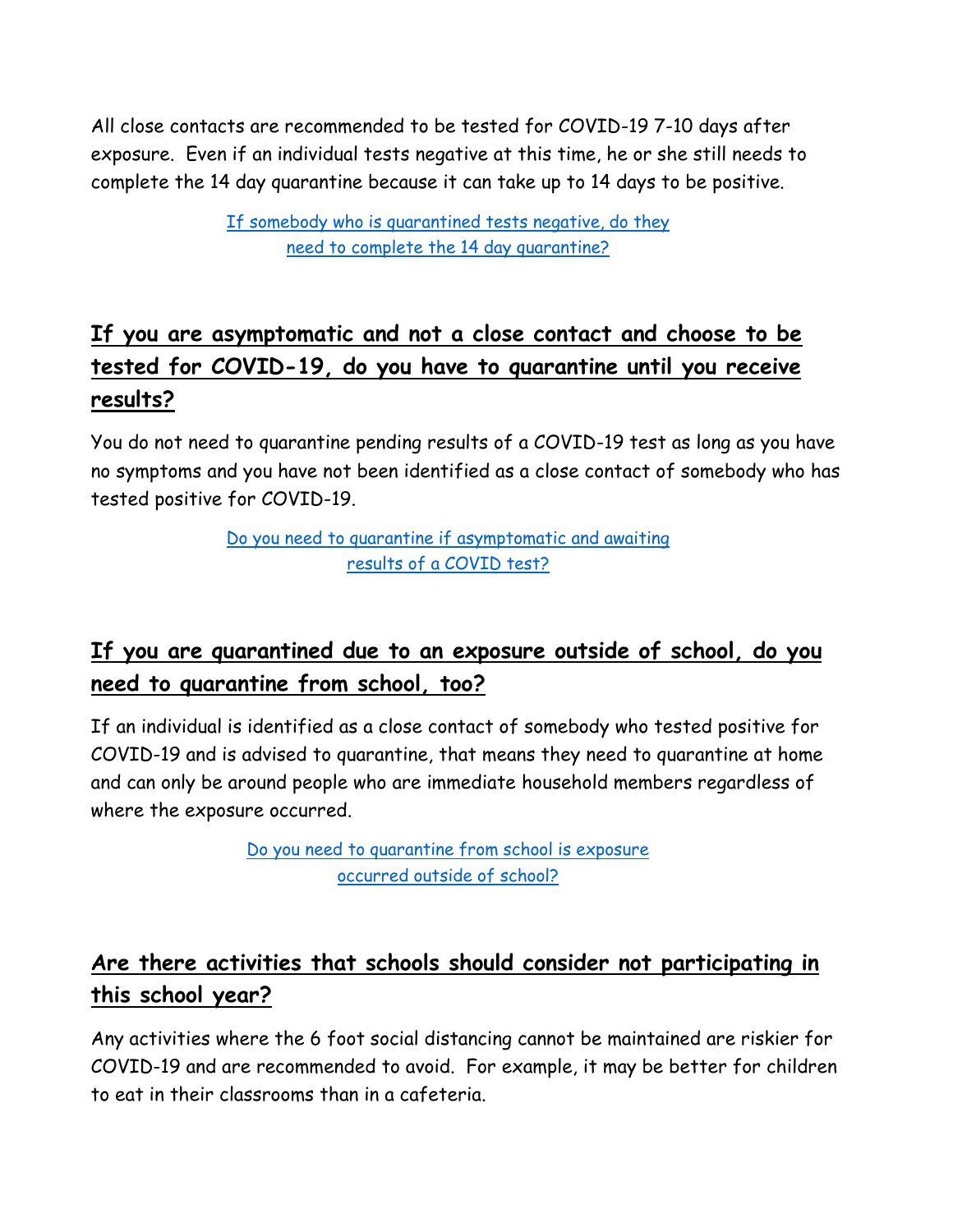Any high touch items that cannot be cleaned between uses (i.e. manipulatives or school supplies) should be divided among students so they all have their own. The goal is to minimize a high number of people having contact with the same surfaces.

> [Are there activities schools should consider not](https://www.youtube.com/watch?v=TVhQwOMjwc0)  [participating in the 20/21 school year?](https://www.youtube.com/watch?v=TVhQwOMjwc0)

#### **What considerations need to be made for band and choir?**

Ideally you want to mask when students are not singing or playing an instrument and keep students distanced 6 feet from each other. Try to do as much outside as possible in the spring and fall when the weather is favorable. It would be better to keep the same cohort of students together for these classes, as well.

[Band and Choir Considerations](https://www.youtube.com/watch?v=uvx4ni97PT4)

# **What considerations need to be made in the secondary school setting?**

Consider rotating the teachers instead of the students to decrease the number of close contacts. Assigned seating will be helpful so it is easier to identify close contacts. Teachers in the secondary setting should ideally maintain 6 foot social distancing as much as possible. Cohort students as much as possible and avoid congregating of students in an area such as near lockers. Consider having students only going in one direction down hallways.

[Considerations for Secondary Schools](https://www.youtube.com/watch?v=Urk_czH5OyA)

# **How do we distinguish between COVID-19 and other common illnesses that occur in the school setting? How do we decide who needs to be referred home or to the doctor?**

COVID-19 looks like many other respiratory illnesses and symptoms may include fever (generally 100.4 or higher), sore throat, runny nose, congestion, headache, vomiting, diarrhea, and loss of taste and smell. It will be difficult to determine if an illness is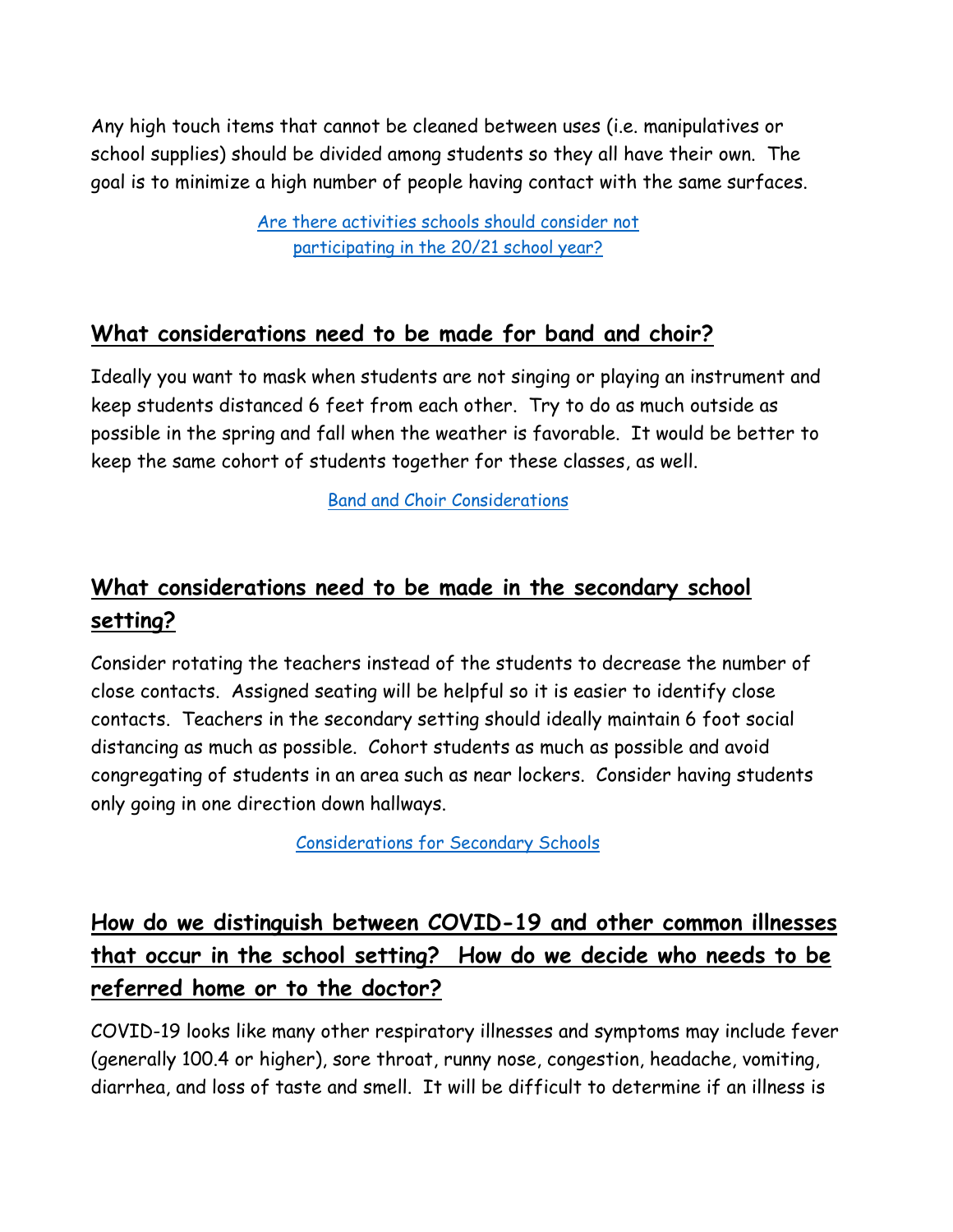COVID-19 or something else. The CDC is recommending that schools follow their general infectious disease exclusion guidelines. They are not recommending that schools formally screen students as they enter the building such as fever checks. It is recommended that parents screen their children at home and keep them home if they have any of the above symptoms.

> [How do school staff determine who needs to be](https://www.youtube.com/watch?v=j0l4fK7-xH8)  [referred home?](https://www.youtube.com/watch?v=j0l4fK7-xH8)

### **When can students return to school after symptoms are present?** \*UPDATED 8/22/20

The CDC recommends that schools follow the general illness exclusion guidance they have followed in past years. Students may return to school if it has been 24 hours since their symptoms have subsided and fever free without the use of medication. If a child is not improving, it is recommended they see their primary care physician to determine further steps such as a COVID-19 test. \* The CDC and NDDoH changed the return to school guidance on 8/22/20. It is now recommended that students and staff do not return to school until: they receive a negative COVID-19 test, or a provider has diagnosed them with a condition that does not require exclusion, or they have stayed home for 10 days from onset of symptoms and have been fever free for 24 hours and there is an improvement of symptoms.

> When can student return to school after having [symptoms of COVID-19?](https://www.youtube.com/watch?v=H2PnAZjm5l0)

**If a student is referred home due to respiratory symptoms, do they need to stay home from sports practice and after school activities until they meet the recommended requirements (negative COVID, diagnosis from provider of non-excludable condition, or 10 days at home) just as they need to stay home from school?**

Yes. They need to stay home from all activities until a negative test, 10 day isolation, or other diagnosis.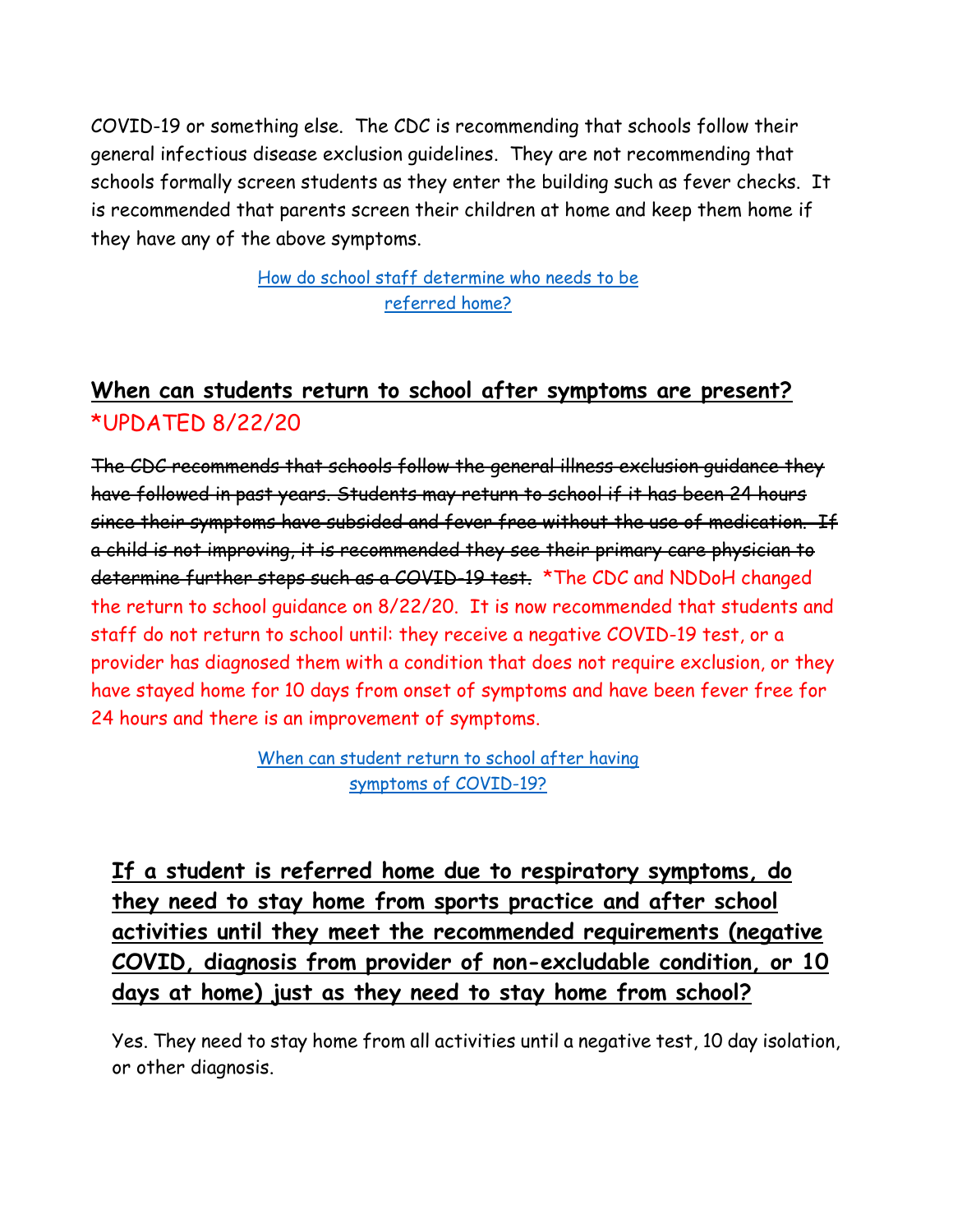### **Should children be vaccinated against influenza this year?**

It is more important than ever that children be vaccinated against influenza this year because if they have a cough or congestion, even mild, they will be excluded from school. These symptoms could be caused by influenza and not COVID-19 so eliminating your child's chances of contracting influenza is best so they can stay in school.

[Should we receive the influenza vaccination this year?](https://www.youtube.com/watch?v=ngy5voh8PnY)

### **Where do I find my school district's return to school plan?**

School districts will post their plans on their individual websites.

[Where do I find my schools return to school policy?](https://www.youtube.com/watch?v=u_qu-4WL8ec)

# **If my child misses multiple days this school year due to symptoms or quarantine, will he or she need to repeat a grade or extend their school year?**

If a child is quarantined but still healthy enough to participate in school, each school district is supposed to have a plan in place to provide education through a distance learning format. Everyone will have an opportunity to learn even if they are excluded from school so parents do not need to be concerned that their child will need to repeat a grade or extend their school year due to quarantine or isolation.

> [What happens when my child misses multiple days of](https://www.youtube.com/watch?v=nWOjwqY2yiA)  [school due to quarantine?](https://www.youtube.com/watch?v=nWOjwqY2yiA)

#### **What considerations do families need to make for this school year?**

Even if a school is perfect about social distancing and requires masks, there will still be COVID-19 cases in a school and families need to be prepared for interruptions to face to face learning. Families need to continue socially distancing and being mindful of activities after school and on the weekends to decrease the risk of COVID-19 transmission. Families also need to have a backup plan to prepare for quarantine or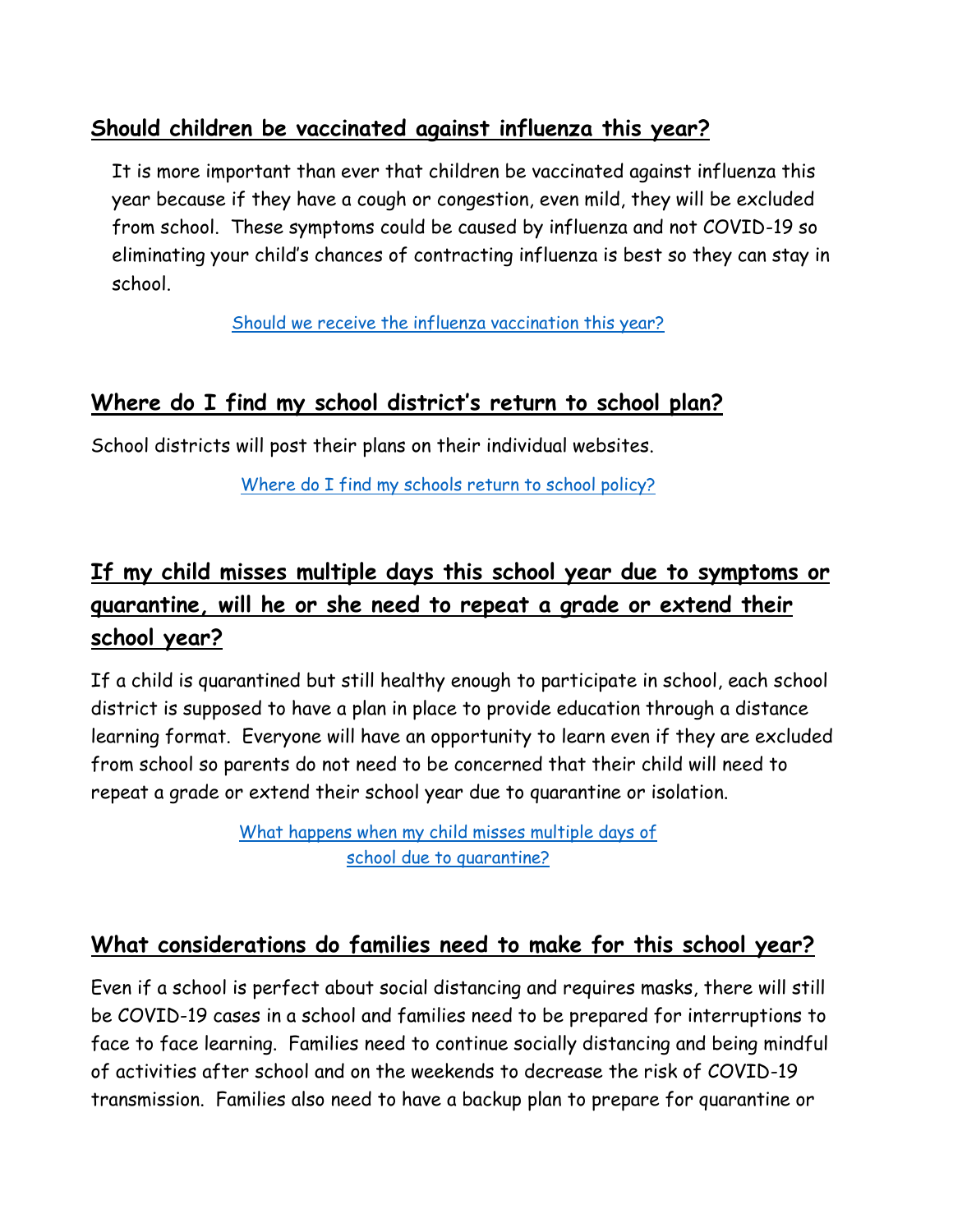isolation. This backup plan should not include grandparents or others that are at higher risk for having serious complications from COVID-19.

[Family Considerations](https://www.youtube.com/watch?v=FsoPNXD39Zk)

# **What will sports and extracurricular activities look like this school year?**

The goal is to reduce the number of close contacts so as much as possible participants should maintain 6 foot social distancing and wearing masks when not playing. Events should not include large gatherings and should follow the ND Smart Restart Guidelines meaning there won't be as many people able to watch events live. It is encouraged that these events be televised or streamed via the internet. Teams need to prepare for the fact that if one member of the team tests positive for COVID-19 it is likely that the entire team will be considered close contacts and need to quarantine for 14 days which will mean missing practice and events.

[Sports and Activities Considerations](https://www.youtube.com/watch?v=AGic7gwyey8)

#### **What are the recommendations for bussing this school year?**

All people on a bus should wear masks. Assigned seating would be helpful in determining close contacts. If possible, passengers should be spaced out 6feet apart.

[Bussing Recommendations](https://www.youtube.com/watch?v=2JAT4dyg3ZY)

# **Should I continue with well visits and immunizations during this pandemic?**

This fall, more than ever, it is important to maintain the health of you and your child. This will prevent exclusion from school due to illness and could prevent future additional visits to the doctor for illness. Parents are recommended to take their children to well child visits to make sure student is healthy and meeting developmental milestones. It is very important that children continue taking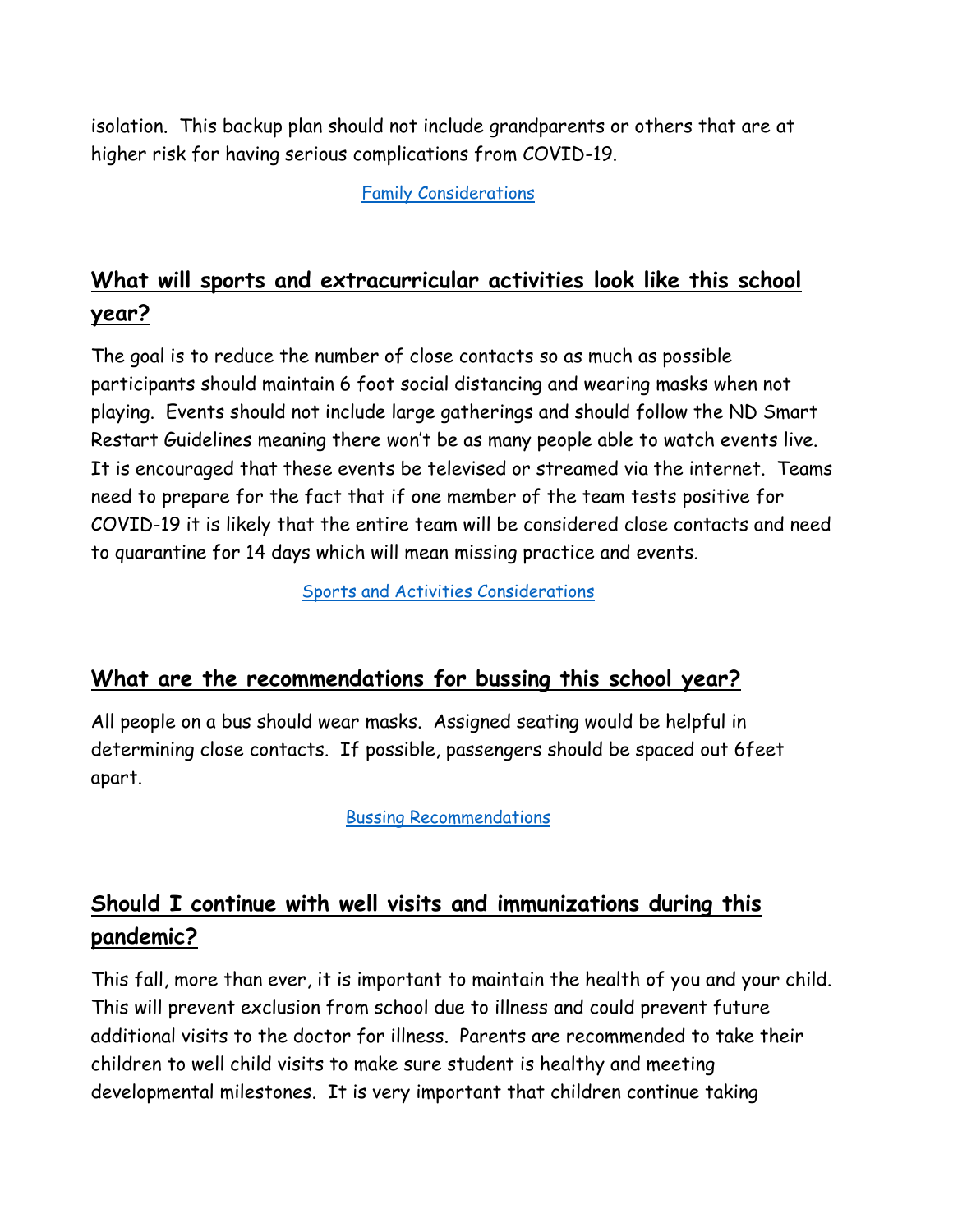controller medications to maintain their health. All immunizations are still required for school as listed on the NDDoH website and record of these immunizations or proper exemption paperwork must be submitted to the school prior to their first day of school. Children will be excluded from school if they haven't submitted this paperwork by October 1.

> [Well Visits and School Required Vaccination](https://www.youtube.com/watch?v=pSjZamzzDH8)  [Recommendations](https://www.youtube.com/watch?v=pSjZamzzDH8)

### **Is there a vaccine for COVID-19?**

There are some COVID-19 vaccines that are moving into Phase 3 clinical trials and it is possible we could have a vaccine by the end of 2020 or early 2021. It is unclear who will be recommended to receive that vaccine or how many doses will be required.

#### [COVID-19 Vaccine](https://www.youtube.com/watch?v=iiDrz8RFdhA)

### **What is the latest data on surface transmission and how long COVID lives on surfaces? What considerations do schools need to make in cleaning high touch surfaces?**

CDC Resources specifically for schools: [https://www.cdc.gov/coronavirus/2019](https://www.cdc.gov/coronavirus/2019-ncov/community/disinfecting-building-facility.html) [ncov/community/disinfecting-building-facility.html](https://www.cdc.gov/coronavirus/2019-ncov/community/disinfecting-building-facility.html)

CDC Resource: [https://www.cdc.gov/coronavirus/2019](https://www.cdc.gov/coronavirus/2019-ncov/community/pdf/Reopening_America_Guidance.pdf) [ncov/community/pdf/Reopening\\_America\\_Guidance.pdf](https://www.cdc.gov/coronavirus/2019-ncov/community/pdf/Reopening_America_Guidance.pdf)

### **Is frequent hand sanitizing, handwashing, and cleaning of surfaces good long term? Are we at risk for creating superbugs? Are we destroying the good bacteria on our skin?**

These questions are difficult to pin-point an exact answer, but what I can tell you, is that there is no indication at this point, that increased/frequent hand washing, or hand sanitizing is going to create a super bug.